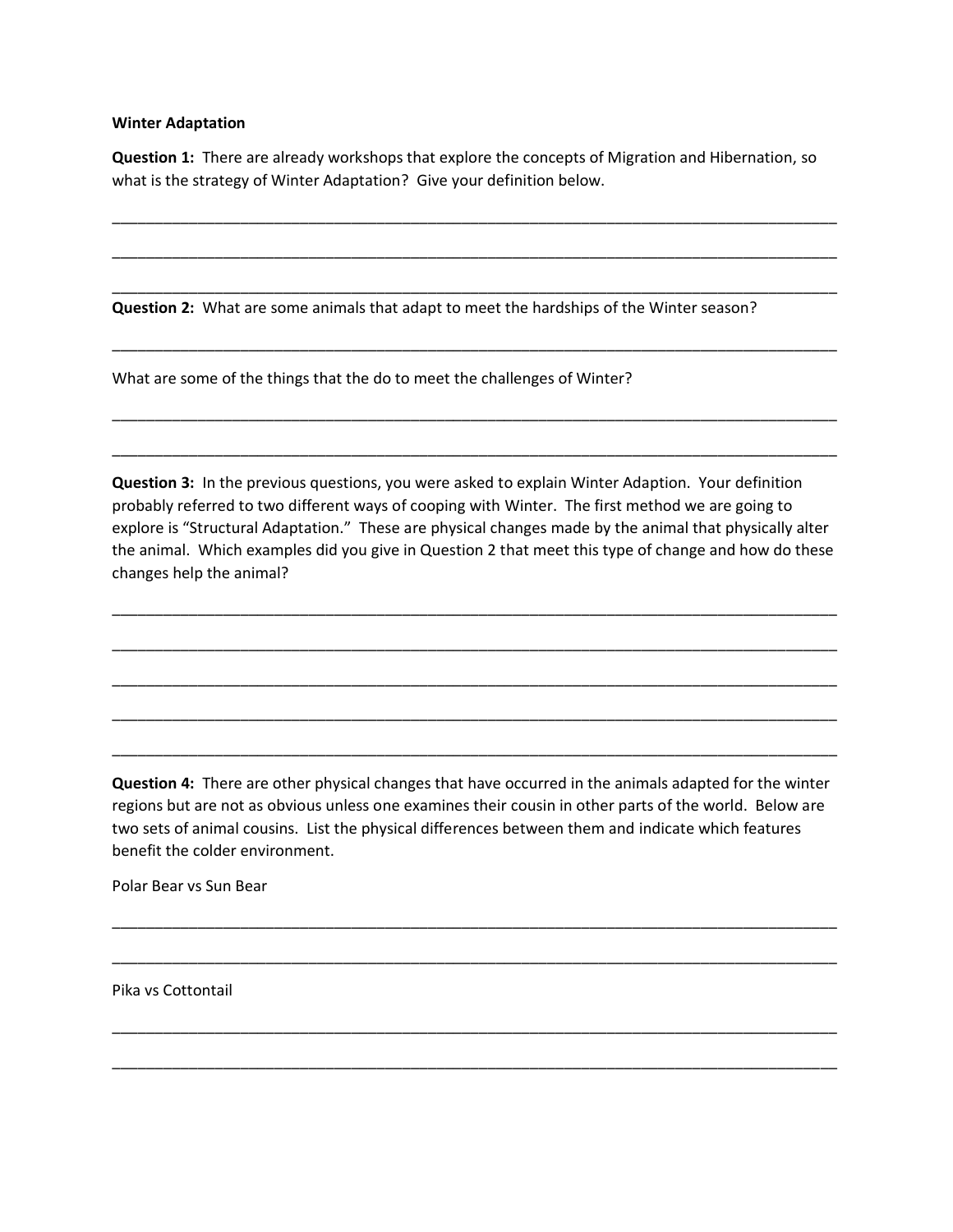Question 5: There are also physical changes that cannot be seen, but that do take place. One is called "countercurrent heat exchange." What is this exchange and what does it allow the animal to do?

Question 6: Along with structural adaptation, the other adaptation animals can apply is "Habitat Adaptation." These are alterations that the animal makes to its lifestyle in order to deal with the Winter changes to the area. Again, which examples did you give in Question 2 that meet this type of change and how do these changes help the animal?

Question 7: There are other changes that take place in animal populations that you may not have thought of. Think about our wintering bird populations and deer populations. What are they doing during this time period.